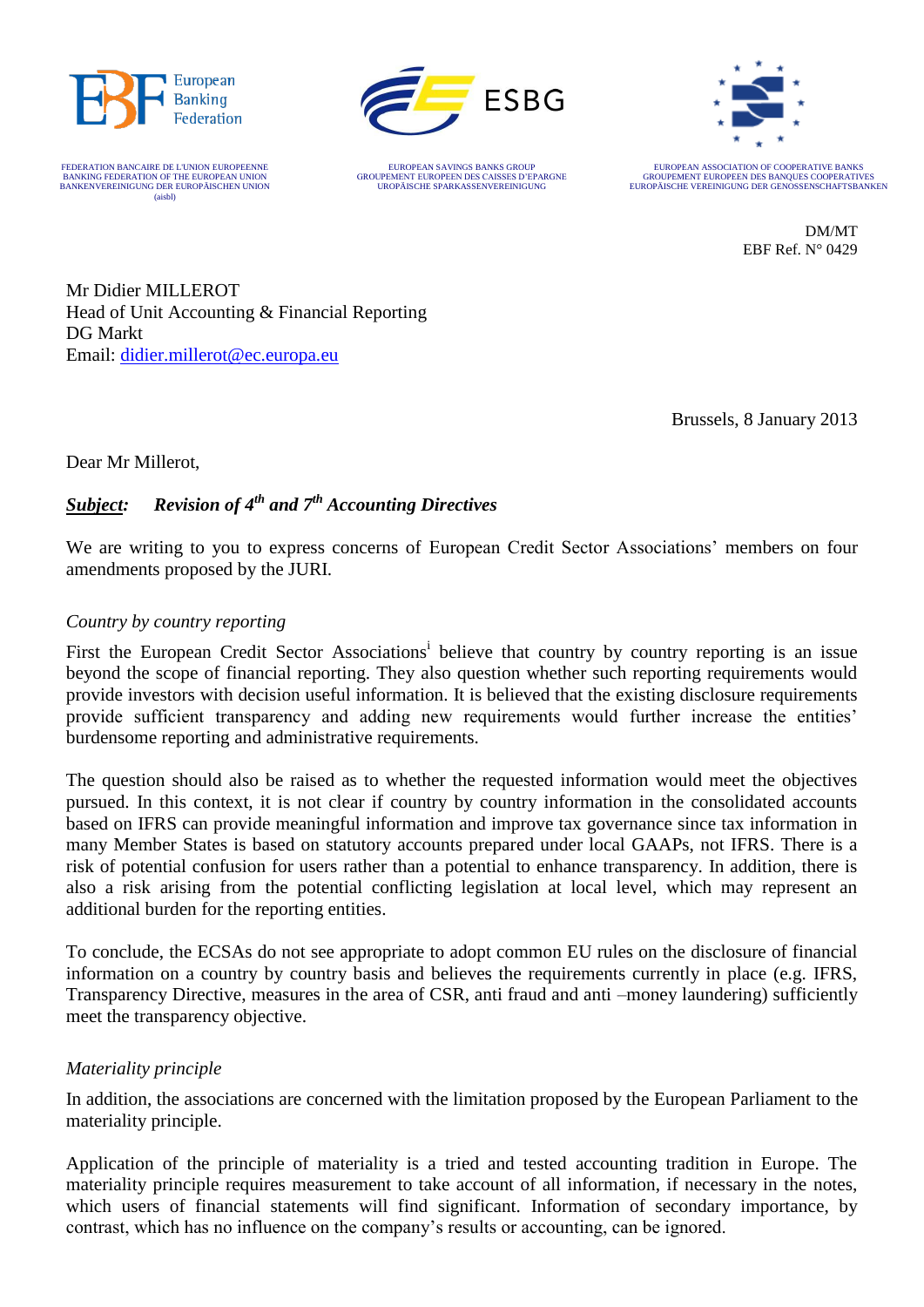





The amendment submitted by the European Parliament on 25 September 2012 proposes that the Directive should make application of the materiality principle mandatory only to presentation and disclosure, but no longer to recognition, measurement and consolidation. The associations do not believe it would be feasible in practice to limit application of the materiality principle in this way.

At present, application of the materiality principle allows many companies of all sizes and in various industries to refrain from preparing consolidated accounts. This relieves them of a considerable accounting, auditing and disclosure burden while still substantially satisfying the need of owners and creditors for information. The European Parliament's proposed limitation of the materiality principle to presentation and disclosure would place enormous strain on companies.

### *Substance over form principle*

Also, the ECSAs believe the substance over form principle must be maintained as it is one of the key accounting principles and also standard international practice. It allows transactions to be reported in financial statements according to their economic substance and not just their legal form.

The associations are concerned that the above mentioned amendments of the European Parliament consist a departure from the international practice that is not a desirable trend for Europe to follow.

### *Public Interest Entities always treated as large undertakings*

The European Parliament JURI Final Report suggests that a public interest entity shall always be treated as a large undertaking regardless of its net turnover, balance sheet total or average number of employees during the financial year.

The ECSAs would like to stress that it must be ensured that Public Interested Entities that are SMEs are able to comply with the requirements without undue costs. Otherwise, the revision may result in disproportionality and introduction of additional administrative burdens for such entities even where that is not the objective. In addition, it must be ensured that the introduction of such a general rule will not be in contradiction with the principle of proportionality that has been enshrined in the EU Treaty (Article 3 of the EU Amsterdam Treaty) and is today being accepted as a general principle of law. This is in particular important in the context of future amendments to the Directive. Any new requirements need to be carefully assessed against relevance, materiality and proportionality in relation to all the entities in the scope of the Directive.

Please note that the same letter is being sent to the persons mentioned in copy.

Joseph Road of Board

Guido RAVOET Chief Executive EBF

Yours faithfully,

Chris DE NOOSE Managing Director **ESBG** 

luike

Hervé GUIDER General Manager **EACB**